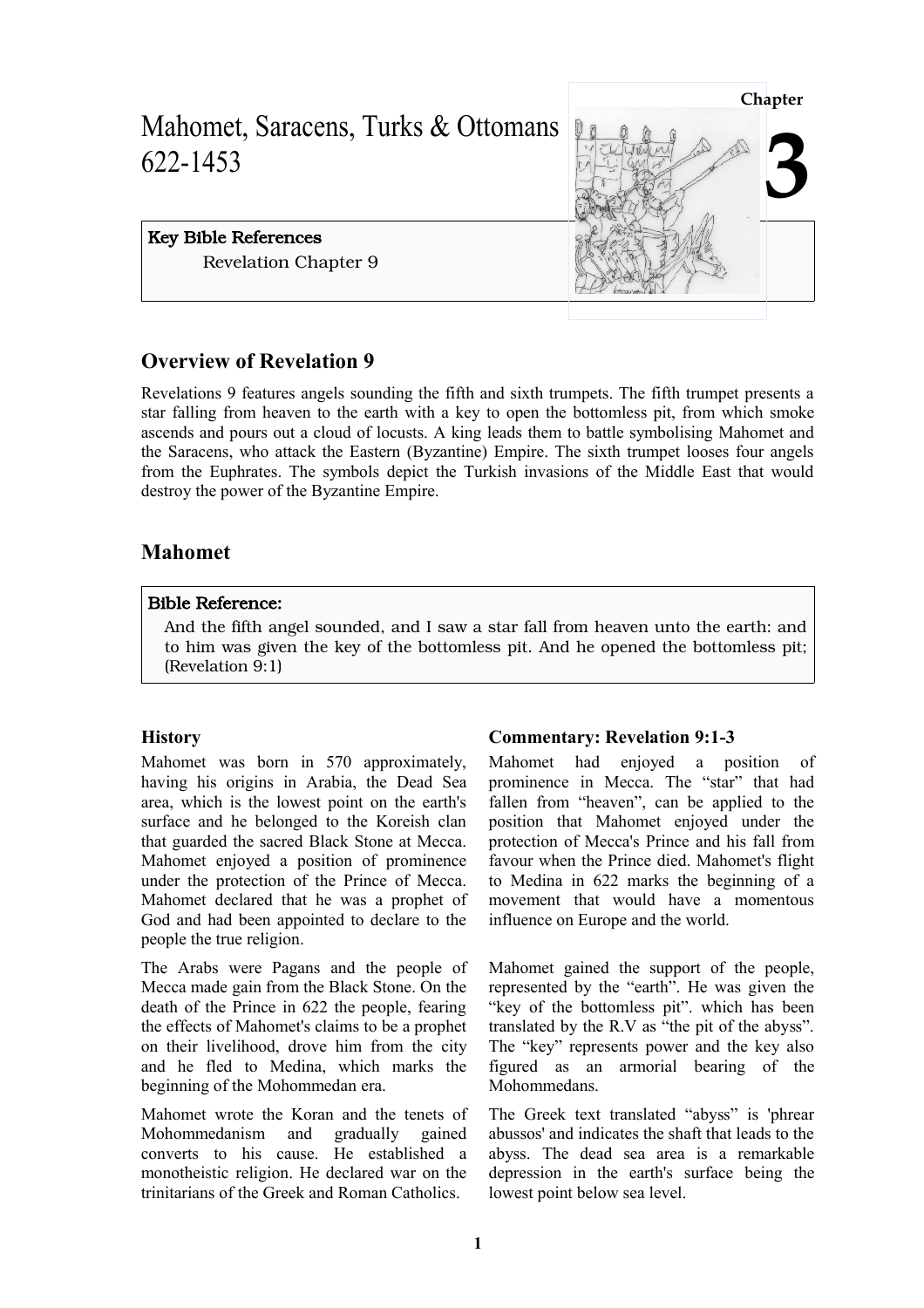And there arose a smoke out of the pit, as the smoke of a great furnace; and the sun and the air were darkened by reason of the smoke of the pit. And there came out of the smoke locusts upon the earth: and unto them was given power, as the scorpions of the earth have power. (Revelation 9:2-3)

## **History**

Mahomet was ambitious and laid claim to Arabia and prepared to attack the Eastern Roman, or Byzantine, Empire, which he wanted to overthrow including its capital, Constantinople. To achieve this he realised that he needed the support of Arabia, Palestine and Syria to open the way into Europe.

Before he could accomplish his aims of advancing on the Eastern Empire, Mahomet died in 632.

Mahomet began an era of territorial incursions, that within a hundred years resulted in the Muslims sweeping around the southern shores of the Mediterranean sea, and pushing back the borders of the Byzantine Empire. Their reach extended even to Spain and threatened the Franks.

# **Commentary: Revelation 9:2-3**

Arabia is suitably described as the 'pit'. It was out of this 'pit' or region of the world that Mahomet gained converts to his cause to attack the Eastern Empire, which can be identified as the 'abyss'. The 'abyss' in the Septuagint is frequently translated as 'sea' and is a fitting symbol for the countries that surround that great sea, the Mediterranean Sea, and the dominions that were part of the Roman Empire at the height of its power.

Fire and smoke are used in the Bible as symbols of war and anger (Deuteronomy 29: 20, Psalm 74: 1, Isaiah 31: 9). The "smoke ... as the smoke of a great furnace" that arose out of the pit can be seen as the warlike force of the Saracens preparing to attack Europe. It "darkened" or eroded the authority of the Eastern Empire, represented by the "Sun".

> Out of this smoke came "locusts". As another identifying symbol, locusts are a familiar plague in the Middle East. They are remarkable for their numbers, which can darken the sky. This is fitting in symbolising the desolation and destruction caused by the all devouring army of the Saracens. The word 'locust' in Hebrew is 'arbeh', which is similar in sound to that of Arab, although there is a difference in spelling. This identifies the armies.

> "Scorpions" are also indigenous to Arab lands. They inflict a painful but not fatal sting, which produces a

The Sarasen onslaught brought religious, economic, social and political change to the conquered territories.

high temperature and inflammation. This symbol is an appropriate depiction of the invasions from Arabia, where they hurt, but did not destroy the Byzantine Empire.

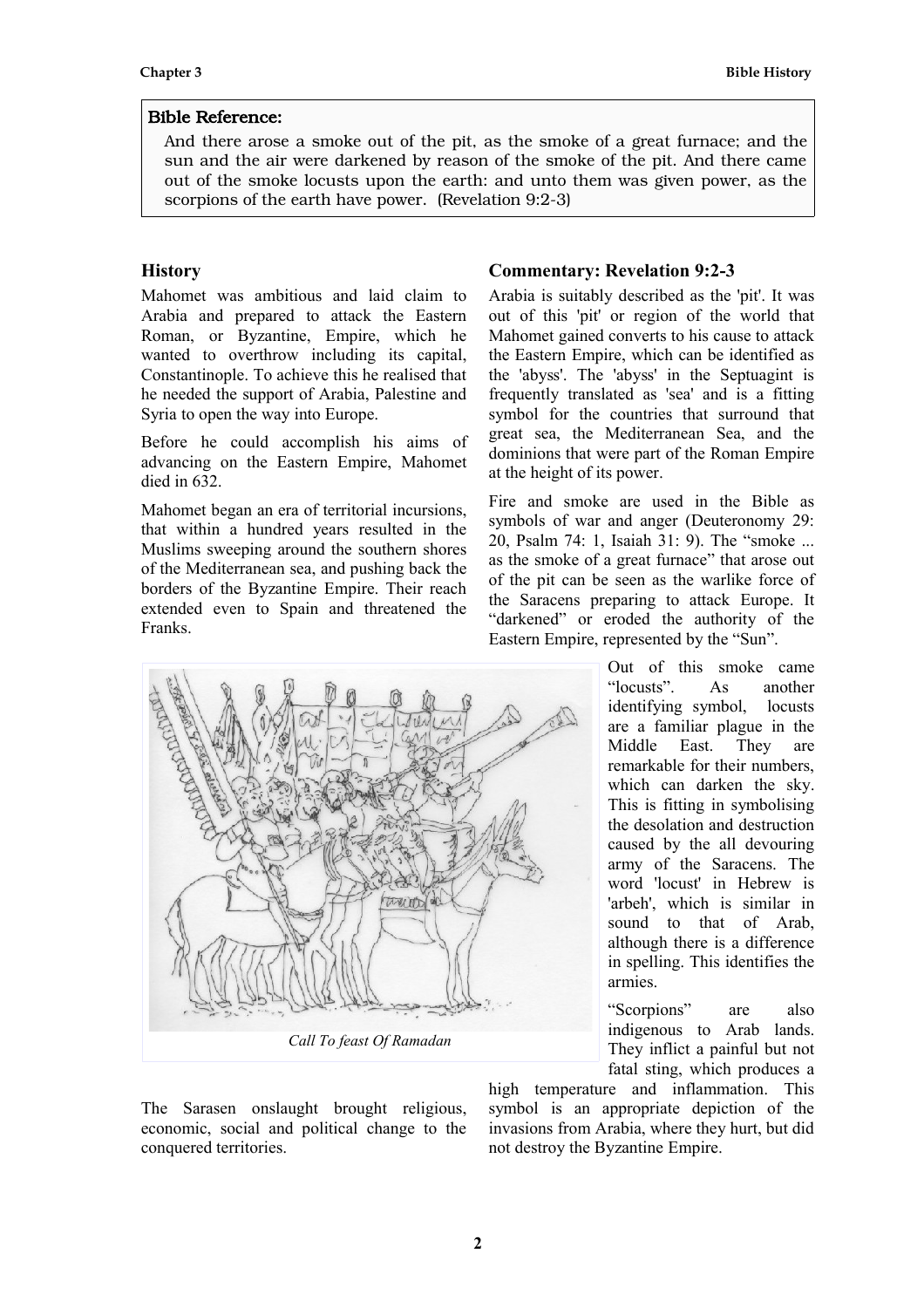And it was commanded them that they should not hurt the grass of the earth, neither any green thing, neither any tree; but only those men which have not the seal of God in their foreheads. And to them it was given that they should not kill them, but that they should be tormented five months: and their torment was as the torment of a scorpion, when he striketh a man. And in those days shall men seek death, and shall not find it; and shall desire to die, and death shall flee from them. And the shapes of the locusts were like unto horses prepared unto battle; and on their heads were as it were crowns like gold, and their faces were as the faces of men. (Revelation 9:5-7)

## **History**

Mahomet was succeeded by Abukeker in 632, who became the first Caliph. Under Abukeker, the Saracens began to advance on the Eastern Empire having first gained control of the Middle Eastern nations.

Abukeker's tactics helped to gain the support of the nations. He instructed his troops to avoid injustice, oppression and the shedding of blood of women and children. They were not to destroy trees or fields of grain or to cut down fruit trees. They were take only what they needed for food to eat.

The first Saracen attacks were against towns on the trade route from Damascus to Petra. Jerusalem fell to the Saracens in 637. They then spread northwards to Syria, Asia Minor and Persia and southwards to Egypt by 640 and North Africa. In 711 they crossed into Spain. By the end of the seventh century they had reached Constantinople and Gibraltar and annexed the conquered countries.

Despite two sieges, Constantinople stood firm against the Saracens and defeated them in 717. It retained its political power, although the Eastern Empire had been reduced in size.

From Gibraltar the Saracens entered Spain where they were opposed by Charles, the chief adviser to the Merovingian king of the Franks. He organised an army of Franks and allies and opposed the Arabs at Poictiers in 732 and defeated the Arabs. Having saved Europe, Charles was given the title of Charles the Hammer.

The Saracens took to their conquered territory their learning in the arts and sciences, enriching the culture of those lands.

# **Commentary: Revelation 9:5-7**

Abukeker's instructions to his armies parallel the command that the "grass of the earth" nor "any green thing" would no be "hurt". He also stressed that fruit trees were not to be cut down.

The Saracens saw their mission as the overthrow of systems of government but not the people. Only the men who did not have "the seal of God in their foreheads" were to be slain. The Saracens, who believed there was only one God were instructed to slay the trinitarians of the Catholic church.

In verse 5, a time period is given. A period of five months from May to September is the time of the locust activity in Arabia. The five months represented 5 x 30 days, which is 150 days. The symbol is repeated so that the two locust periods represented 2x150 days, which is 300 days. On a day for a year this is 300 years which is the time of the Arab domination from 632 to 932, when Arab power declined and secular power was taken from the Caliph of Baghdad.

The "torment" is a good description for the two occasions Constantinople was besieged, but was not taken by the Saracens. To achieve peace, the rulers of Constantinople would have had to become Mohommedans or to "die".

The locusts appeared as "horses". The Saracens were skilled horsemen and had horse drawn artillery.

The description of the "crowns of gold" on their heads describes the yellow turbans that the Saracens wore on their heads.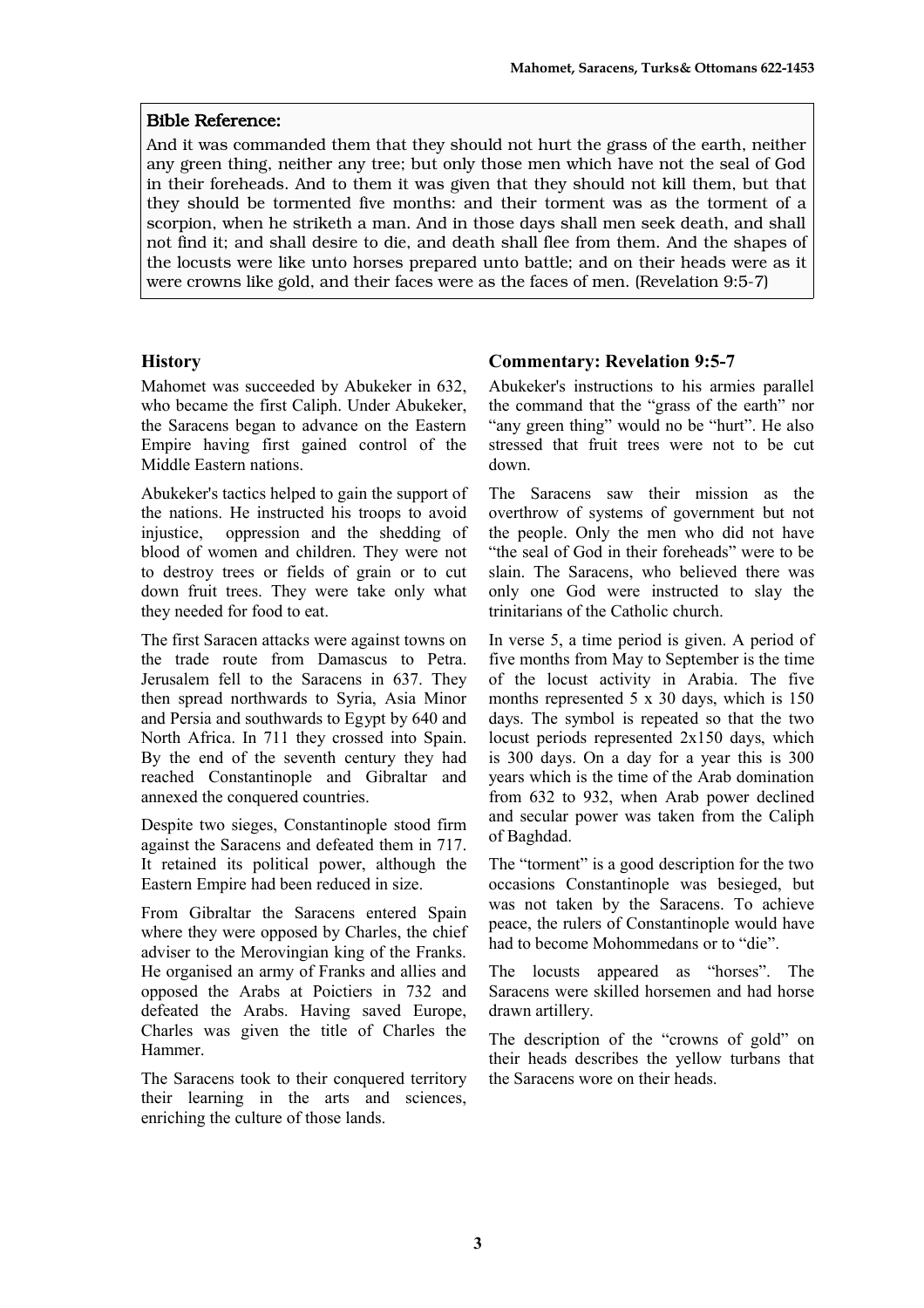And they had hair as the hair of women, and their teeth were as the teeth of lions. And they had breastplates, as it were breastplates of iron; and the sound of their wings was as the sound of chariots of many horses running to battle. And they had tails like unto scorpions, and there were stings in their tails:

And their power was to hurt men five months. And they had a king over them, which is the angel of the bottomless pit, whose name in the Hebrew tongue is Abaddon, but in the Greek tongue has his name Apollyon. (Revelation 9:5-7).

## **Commentary Continued**

Their hair was worn long which is suitably compared to "the hair of women." They had "teeth as lions" symbolising their strength and ferocity.

The "stings in their tails" is an image of the Saracen fire. The Arabs dragged their artillery behind their horses into battle and then swung their horses around to bring their cannons to face their enemy. The Arabs were the first to introduce this form of warfare and this is a most recognisable symbol.

The scorpions, which have a hard cuticle on their breasts, can be paralleled to the Saracens, who with their polished steel cuirasses and wearing "breastplates" attacked with a huge cavalry.

The Saracens acknowledged a "king", the Caliph, who was their religious and secular head, to whom they were subject. The "angel", or messenger, of the "bottomless pit", which is the "abyss" (Greek) is sent to the Roman world.

The Caliph demanded that the European world submit to his authority. He is given the name destroyer, which is the Hebrew "Abaddon" and Greek "Appollyon". Both languages are used to emphasise the meaning of the words as 'destroyer' and indicate the Arab mission of attacking and subjugating firstly the regions of Israel and then the Greek regions of the Empire.



*Map of the Caliphate control 750 CE*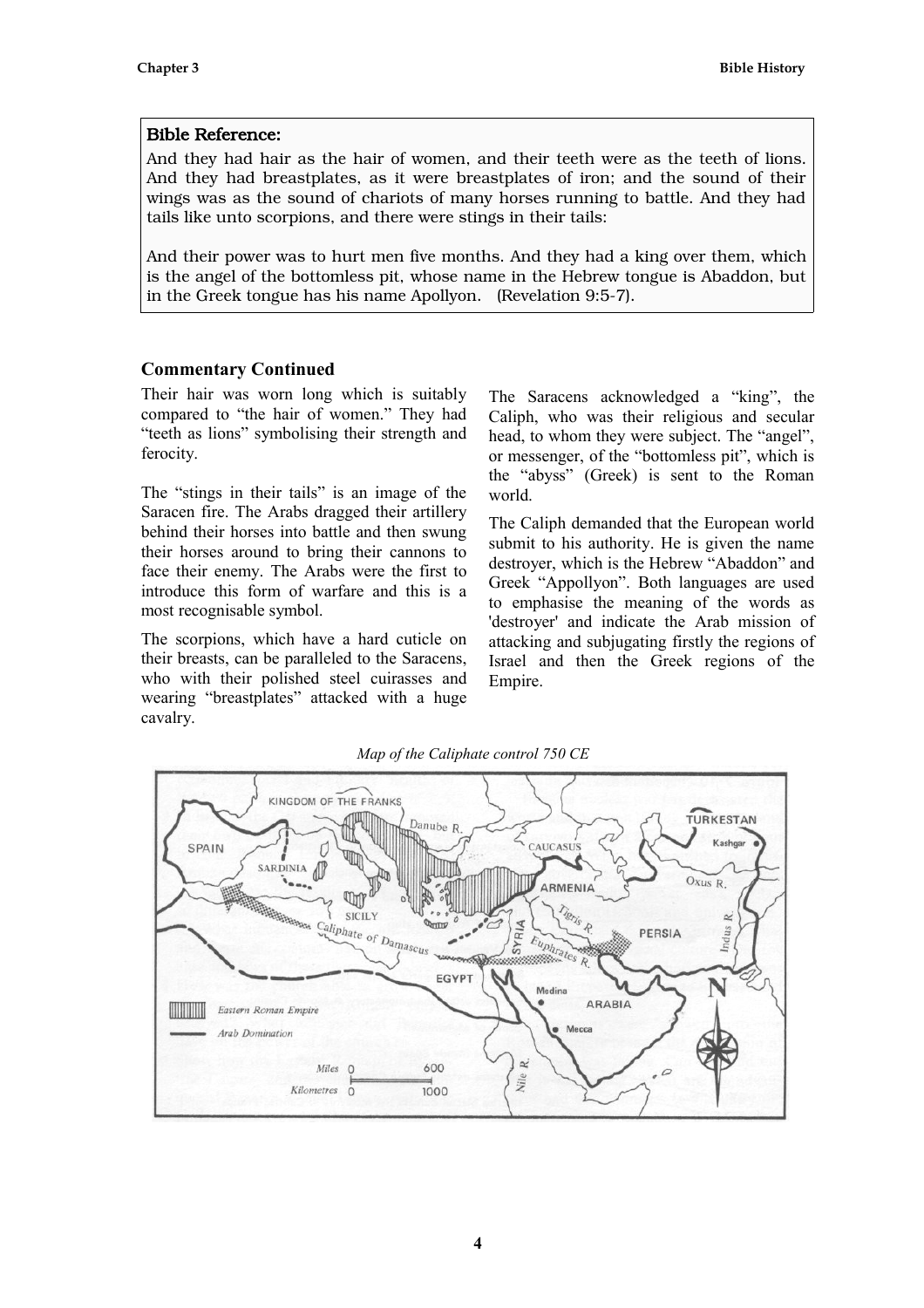# **Togrul Beg, Ghengis Kahn, The Moguls &The Ottomans**

## Bible Reference:

One woe is past; and, behold, there come two woes more hereafter. And the sixth angel sounded, and I heard a voice from the four horns of the golden altar which is before God, Saying to the sixth angel which had the trumpet, Loose the four angels which are bound in the great river Euphrates.

And the four angels were loosed, which were prepared for an hour, and a day, and a month, and a year, for to slay the third part of men. And the number of the army of the horsemen were two hundred thousand thousand: and I heard the number of them. And thus I saw the horses in the vision, and them that sat on them, having breastplates of fire, and of jacinth, and brimstone: and the heads of the horses were as the heads of lions; and out of their mouths issued fire and smoke and brimstone. (Revelation 9:12-16))

## **History**

Significant incursions into the Eastern Roman Empire had been made, but Constantinople, the citadel of the Eastern Roman Empire, still held.

The Turks, or Tartars, migrated from the Far East to the Middle East, after sweeping across the Euphratean lands. They adopted the religion of Islam from the Saracens. There were four major invasions of the Turks.

(1) The Seljuk from the grasslands ruled from China to the Bosphorus.

(2) Genghis Khan from Central Asia, ruled to North China, South Russia, India and Mesopotamia.

(3) Timor, or Tamerlane, established a Mogul empire in India.

(4) The Ottomans finally came to conquer Constantinople.

The capital of the Eastern Roman Empire had withstood invasion for just over 390 years.

On the 27th April 1062 Togrul Beg established himself himself as a powerful Turkish leader and an Islamic authority by marrying the Caliph's daughter. He initiated the first determined assaults against Constantinople.

However this city did not fall to the Turks until 28th May 1453 with the attack by Mahomet 11. The time period between these two dates: 28th May1453 to 27th April 1062 is one month and 391 years.

With the fall of Constantinople to the Turks, the Eastern Empire came to an end and Constantinople became Moslem in religion.

## **Commentary: Revelation 9:12-16**

The events now symbolised came in response to the prayers of the faithful, who had suffered under the persecution of the Byzantine church. The "golden altar" (verse 13) relates to the altar of incense and incense always symbolises prayer. The prayers of the faithful were now to be answered. The Turks regarded Catholics as enemies and by attacking Catholics they avenged the persecution that had been suffered by those opposed to Catholicism at the hands of the Church.

In verse 14 the "four angels" appear as those messengers who are sent to execute this judgement upon the Eastern Roman Empire in response to the prayers. History reveals that there were "four" waves of marauding Turks against the remaining third of the Empire: Seljukians, Moguls, Tartars and Ottomans. The River "Euphrates" provides the geographical location of these powers. The Euphrates was the main river of Turkey and the area from where the Turks attacked the Eastern Roman Empire. The Turks were well "prepared" (verse 15) by capable leaders such as Alp Arslan and Tamerlane. A time period is then given. "An hour, and a day and a month and a year." Using the 360 day for a year pattern, this can be represented in the following way.

| A month (30 days)30 years           |  |
|-------------------------------------|--|
|                                     |  |
| An hour (or 1/12th of a day)1 month |  |

This gives a total of 391 years and 1 month The accuracy of this time period reveals a startling affirmation of the accuracy of the prophecies of this book of the Bible.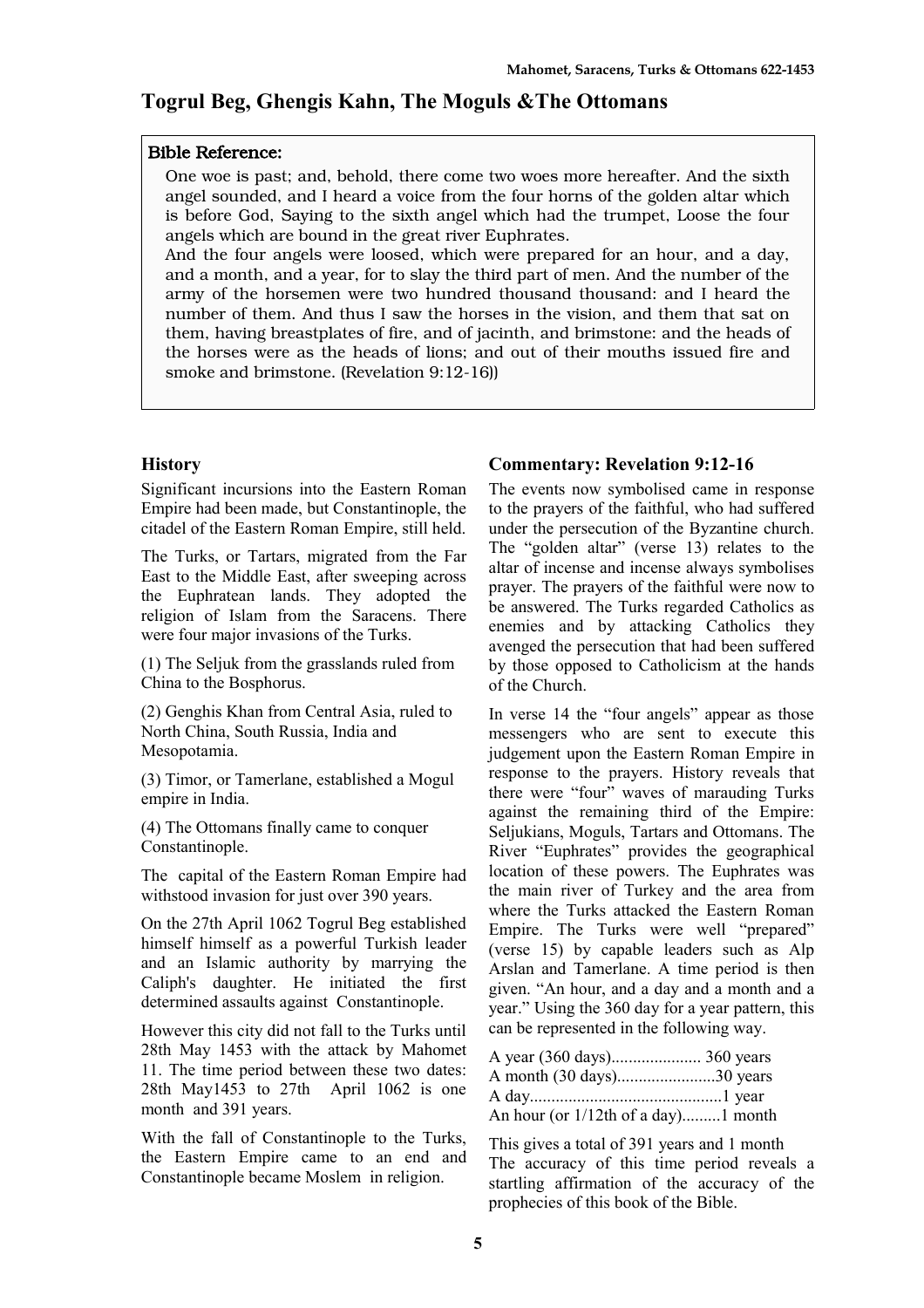By these three was the third part of men killed, by the fire, and by the smoke, and by the brimstone, which issued out of their mouths. For their power is in their mouth, and in their tails: for their tails were like unto serpents, and had heads, and with them they do hurt.

And the rest of the men which were not killed by these plagues yet repented not of the works of their hands, that they should not worship devils, and idols of gold, and silver, and brass, and stone, and of wood: which neither can see, nor hear, nor walk: Neither repented they of their murders, nor of their sorceries, nor of their fornication, nor of their thefts. (Revelation 9:17-21))

## **History Con't**

### First Eastern Invasion

In the eleventh century, the Seljuk Turks gained supremacy over the grasslands from China to the Bosphorus. In 1058, Togrul Beg, the grandson of Seljuk, from whom the tribe took its name, captured Baghdad, compelling the Caliph to renounce his temporal authority. The Caliph was the only spiritual head of the Mohommadans and Togrul became the Vicar of the Faithful. Togrul advanced to Palestine and captured Jerusalem.

Christian pilgrims to Palestine were taxed heavily and this outraged Christians and resulted in the first Crusades to what was regarded as the Holy Land. These first crusades were successful against the infidels and a Latin Kingdom of Jerusalem was established, which led to the downfall of the Seljukian Empire.

#### Second Invasion

At the end of the twelfth century, Genghis Khan, whose name means 'universal sovereign'

advanced from Central Asia, to North China, South Russia, India and Mesopotamia. Irrespective of race or religion, all fell victim to his attacks. Cities disappeared as he advanced and rich plains were transformed into deserts. The Seljukians were overthrown and the Moguls and Tartars took control.

Octui one of Genghis Khan's sons, with one and a half million Moguls, extended the conquests

into Eastern Europe. He celebrated the battle of Lignitz by filling nine sacks with the right ears

of his victims. He warned the pope that he had divine power to wipe out all nations.

## Third Invasion

Timor, or Tamerlane, a descendant of Genghis Khan, was the next invader. He established a Mogul empire in India with his capital in Delhi in the fourteenth century. He died in 1405, whilst engaging in an incursion into China.

#### Fourth Invasion

The Ottomans, who were an offshoot of the Seljuks, advanced into Asia Minor and South East Europe. They had taken their name from Othman, who had united various Turkish tribes, which the Mogul conquests had driven westwards to Asia Minor in the late thirteenth century. They extended their influence throughout the Middle East and then into south eastern Europe, where they came against the remnant of the Eastern Roman Empire and Constantinople, which had remained as a citadel of power against all previous attacks.

The city was besieged by Mahomet 11 in April

1453. Special cannon of unprecedented size were used in the siege and the city was taken on 29th May 1453. Catholicism had suffered a severe blow with the Ottoman success. Churches were converted into Mosques by the Turks and the Patriarch fled to Moscow and set up his power. Moscow became known as the Third Rome.